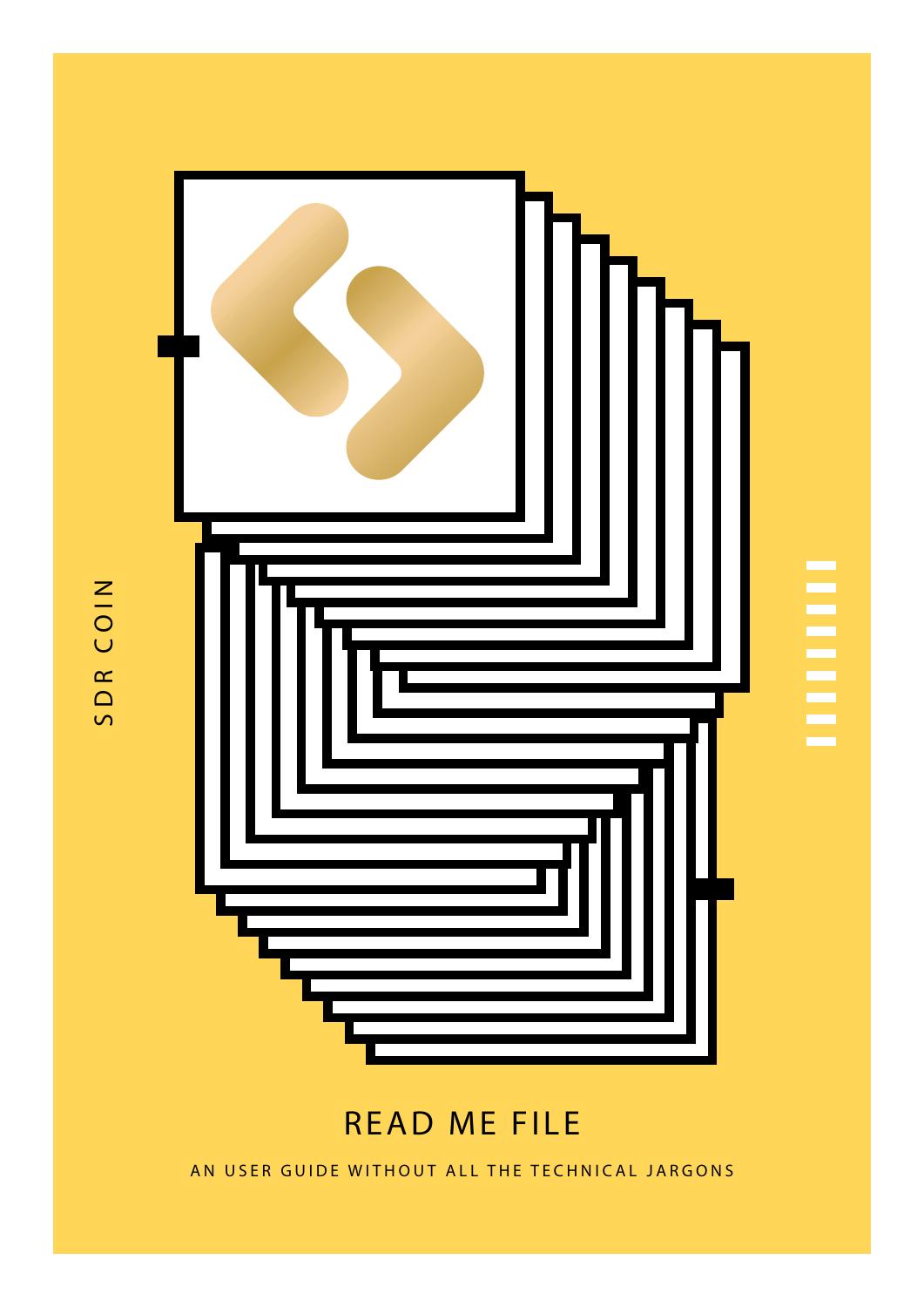

#### KEY DATES

26th October 2021 - Middle East Pre-ICO Exclusive 24th December 2021 until Easter 2022 - Global Pre-ICO 1st June 2022 until 1st August 2022 - Global ICO December 2022 - Exchange Listing (when users can trade freely) August 2024 - First batch of charitable reserves can be sold August 2026 - Second batch of charitable reserves can be sold August 2028 - Investors reserves can be sold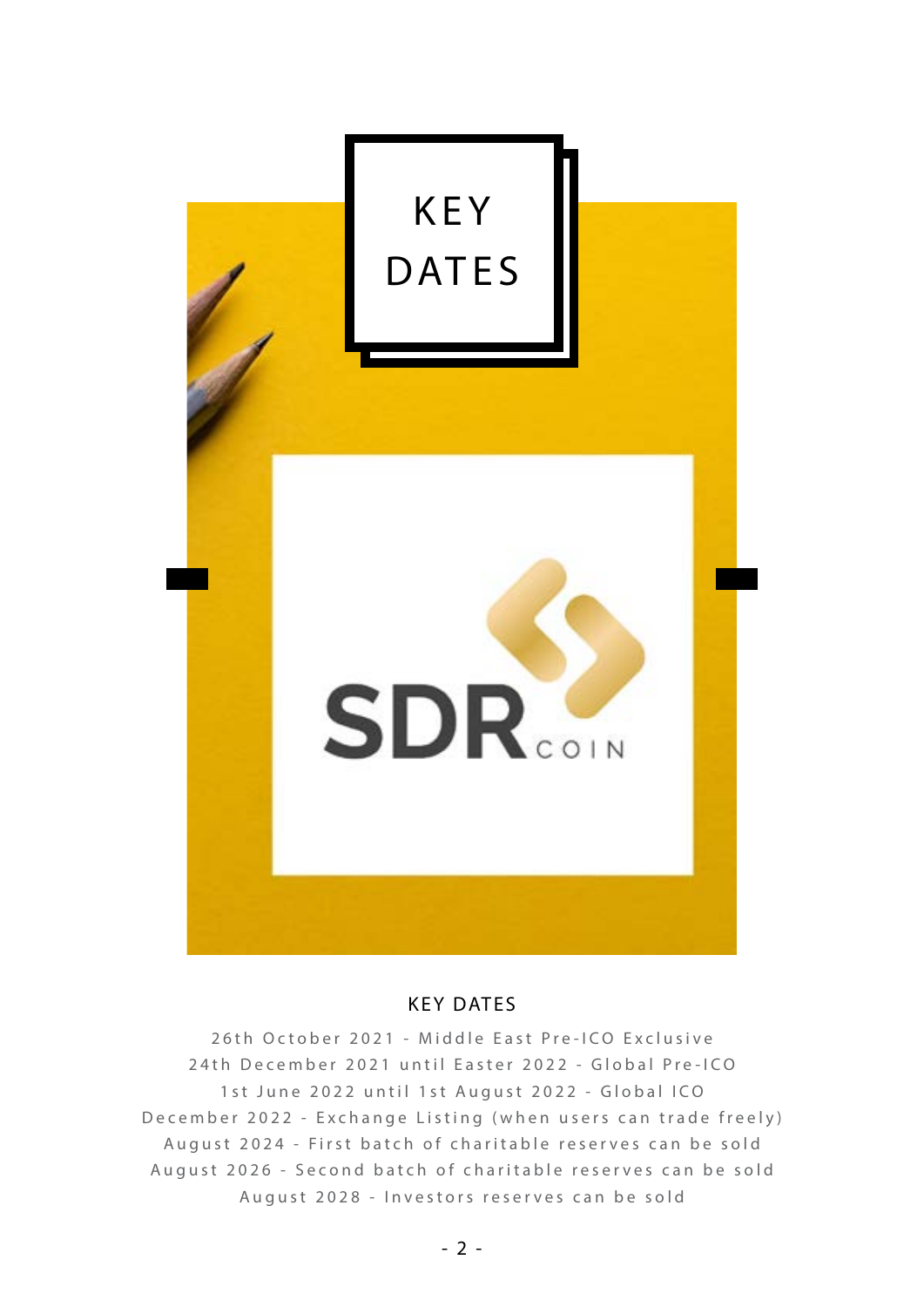# RECEIVING SDR COIN

### Adding your SDR coin

Normally, our recom mended wallet provid er that is MetaMask will only display standard cryptocurrencies (e.g. Bitcoin, Ethereum, etc.) As SDR coin is not yet the most mainstream crypto currencies out there, you the user will need to add our coin onto your list so you know exactly how many SDR coins you own at any given time. Sim ply open your Metam ask's PC/MAC extension or your mobile APP and scroll down to find the Add or Import Tokens button (version specific). This will bring you to a search bar, where you can find popular (stan dard) tokens easily.

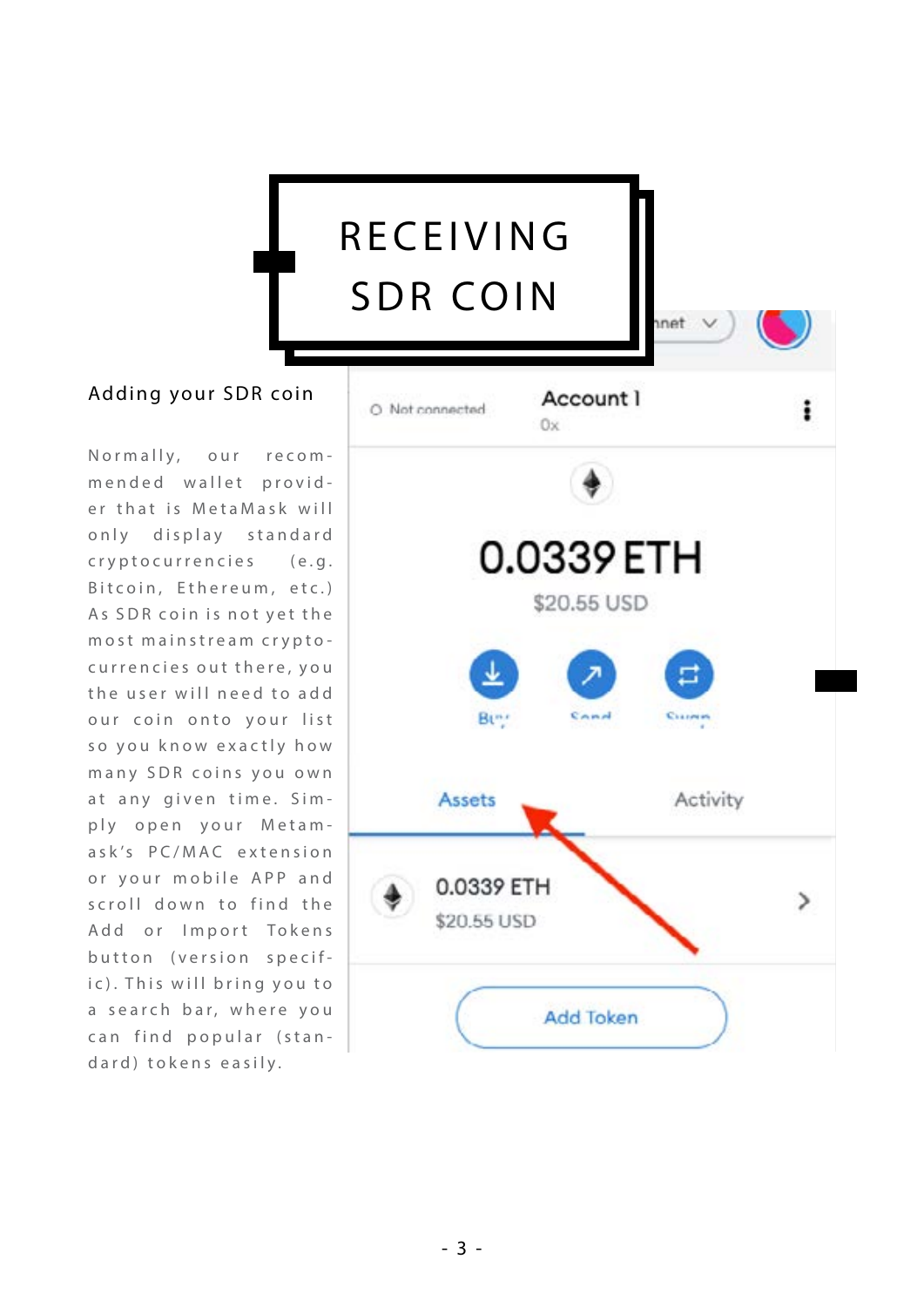| Search Custom Token<br>Token Contract Address |      | <b>ADDING</b>   |  |
|-----------------------------------------------|------|-----------------|--|
| 0x00c83aecc790e8a4453e5dd3b0b4b3              |      | <b>SDR COIN</b> |  |
| Token Symbol                                  | Edit |                 |  |
| <b>SKL</b>                                    |      |                 |  |
| Decimals of Precision                         |      |                 |  |
| 18                                            |      |                 |  |

On the Add Token page, click on the Custom Token tab to expand the search window.

Copy and paste SDR coin's token address below into the field called Token Contrct Address

0xbf0de2f2d2d7b361366333f4ff054c8e6ee2c46a

Token symbol and decimal places will fill in automatically.

Click Next to proceed

You will be redirected to confirm adding a token. Click Add Token to confirm and voila~ you are now the owner of Speical Drawing Rights coin.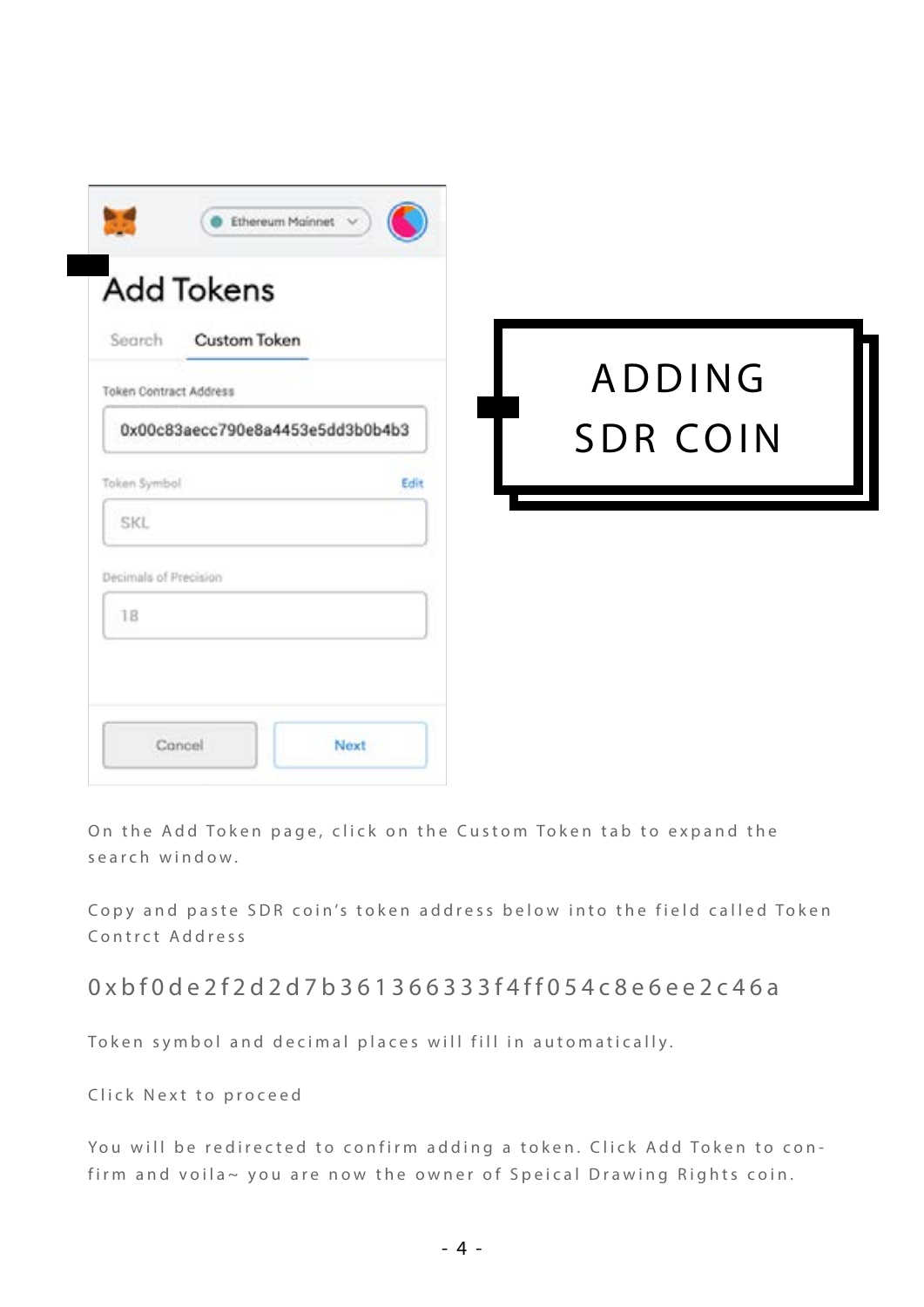

### Special Drawing Rights Coin's Costs

Middle East Pre-Initial Coin (Pre-ICO) Offering  $\sim$  1 USD buys around 250 SDR

Global Pre-ICO Offering ~ 1 USD buys around 220 SDR

Global ICO Offering  $\sim$  1 USD buys around 165 SDR

Optimum Pricing on Exchanges ~ 1 USD buys 0.70 SDR

Unsold/Undistributed/Unrewarded SDRs will be rolled into the next phase